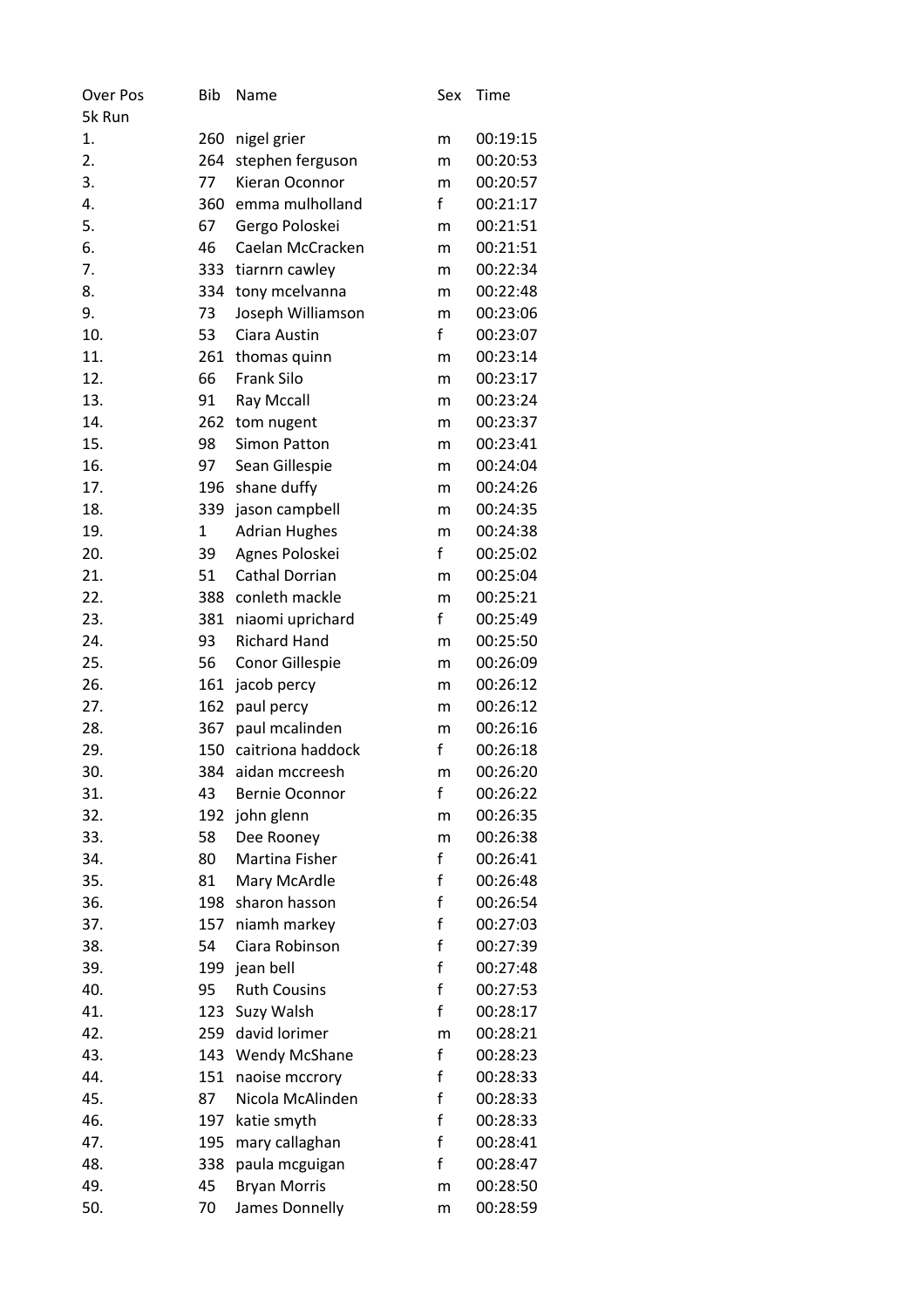| 51.  | 376 | aaron hill             | m            | 00:29:11 |
|------|-----|------------------------|--------------|----------|
| 52.  | 41  | Anne Donnelly          | f            | 00:29:23 |
| 53.  | 57  | Cormac McCracken       | m            | 00:29:38 |
| 54.  | 79  | Lisa Patton            | f            | 00:29:47 |
| 55.  | 49  | Caroline McCann        | f            | 00:30:10 |
| 56.  | 386 | philip mallon          | m            | 00:30:21 |
| 57.  | 165 | patrick mccartney      | m            | 00:30:31 |
| 58.  | 268 | alanna meeke           | f            | 00:30:47 |
| 59.  | 269 | lynsey wilson          | f            | 00:30:47 |
| 60.  |     | 148 colin arthurs      | m            | 00:30:47 |
| 61.  | 155 | eimile mccrory         | f            | 00:30:48 |
| 62.  | 370 | michael mcardle        | m            | 00:30:51 |
| 63.  | 44  | <b>Bronagh Dorrian</b> | f            | 00:30:54 |
| 64.  | 263 | ron gemmell            | m            | 00:31:10 |
| 65.  | 266 | gillian alister        | f            | 00:31:11 |
| 66.  | 92  | Raymond McCartan       | m            | 00:31:31 |
| 67.  | 48  | Carole Casey           | f            | 00:31:47 |
| 68.  | 59  | Deirdre Rafferty       | f            | 00:31:51 |
| 69.  | 85  | <b>Nick Rafferty</b>   | m            | 00:31:52 |
| 70.  | 94  | Ross Mawhinney         | m            | 00:32:25 |
| 71.  | 149 | neill markey           | m            | 00:32:30 |
| 72.  | 42  | Anne Smith             | $\mathsf f$  | 00:32:32 |
| 73.  | 124 | <b>Tanya Scullion</b>  | f            | 00:32:47 |
| 74.  | 265 | heather deans          | f            | 00:32:54 |
| 75.  | 40  | Ann Furphy             | f            | 00:32:56 |
| 76.  | 89  | Patricia Doherty       | f            | 00:33:17 |
| 77.  | 141 | Tina McCann            | f            | 00:33:27 |
| 78.  | 385 | annette mccreesh       | f            | 00:33:29 |
| 79.  | 387 | cathal byrne           | m            | 00:33:29 |
| 80.  |     | 160 cadence hamilton   | f            | 00:33:32 |
| 81.  | 159 | neill hamilton         | m            | 00:33:34 |
| 82.  | 185 | andrea mallon          | $\mathsf f$  | 00:34:16 |
| 83.  | 375 | laura devlin           | f            | 00:34:28 |
| 84.  | 374 | ciara curran           | f            | 00:34:29 |
| 85.  | 190 | katherine mcstay       | f            | 00:34:31 |
| 86.  |     | 270 brenda harris      | f            | 00:34:44 |
| 87.  | 365 | jane clarke            | f            | 00:34:51 |
| 88.  | 366 | amy clarke             | $\mathsf f$  | 00:34:51 |
| 89.  | 380 | bronagh mccann         | f            | 00:34:58 |
| 90.  | 125 | Teresa Williamson      | f            | 00:34:58 |
| 91.  | 107 | <b>Stuart Logan</b>    | m            | 00:35:01 |
| 92.  | 193 | janet rowland          | $\mathsf{f}$ | 00:35:02 |
| 93.  | 61  | Dorothy McGarrity      | f            | 00:35:14 |
| 94.  | 96  | Ryan Murray            | m            | 00:35:23 |
| 95.  | 83  | Nancy Murray           | $\mathsf f$  | 00:35:23 |
| 96.  | 267 | claire hamill          | f            | 00:35:27 |
| 97.  | 377 | frances lavery         | f            | 00:35:36 |
| 98.  | 378 | olivia laverty         | f            | 00:35:36 |
| 99.  | 78  | Linda Oloan            | f            | 00:35:49 |
| 100. | 168 | mary mulholland        | f            | 00:35:50 |
| 101. | 167 | linda mckee            | f            | 00:35:51 |
| 102. | 74  | Julie Ann GRAY         | f            | 00:35:54 |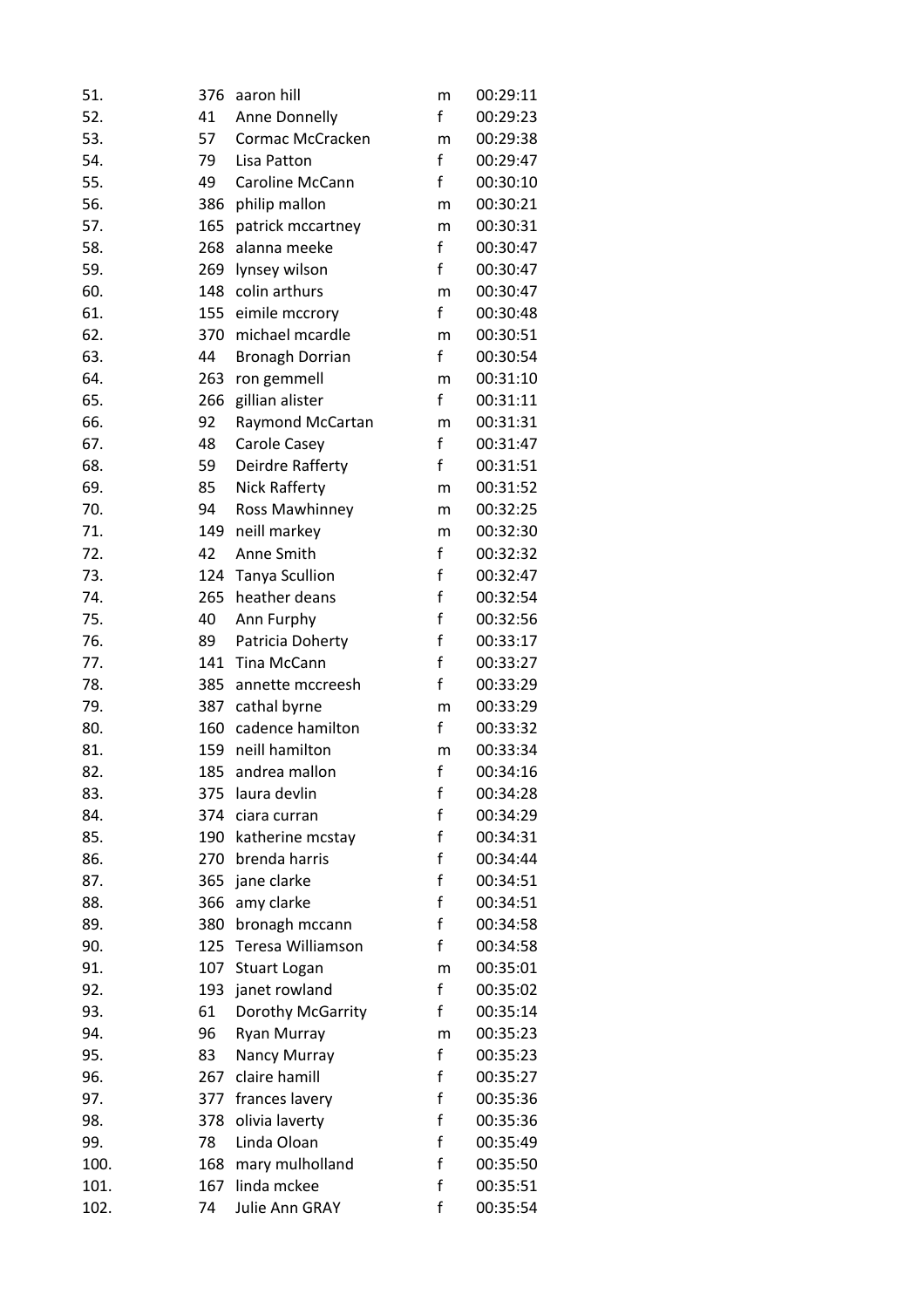| 103.             | 72  | Jonathan Purdy           | m | 00:35:54 |
|------------------|-----|--------------------------|---|----------|
| 104.             | 340 | barbara johnston         | f | 00:36:01 |
| 105.             | 336 | elizabeth mckinley       | f | 00:36:01 |
| 106.             | 50  | <b>Caroline McCusker</b> | f | 00:36:03 |
| 107.             | 62  | Eamon Quinn              | m | 00:36:03 |
| 108.             | 390 | kirsty shanks            | f | 00:36:36 |
| 109.             | 389 | gemma mcanalley          | f | 00:36:36 |
| 110.             | 363 | elaine frazer            | f | 00:37:08 |
| 111.             | 373 | molly mcgoran            | f | 00:37:08 |
| 112.             | 364 | julie mcconville         | f | 00:37:08 |
| 113.             | 368 | erin mcardlw             | f | 00:37:17 |
| 114.             | 47  | Carmel McSorley          | f | 00:37:25 |
| 115.             | 68  | <b>Heather Chestnutt</b> | f | 00:37:25 |
| 116.             | 383 | joanne cassidy           | f | 00:37:43 |
| 117.             | 382 | geraradette mcveigh      | f | 00:37:43 |
| 118.             | 52  | Chloe Williamson         | f | 00:37:48 |
| 119.             | 86  | Nicky Williamson         | f | 00:37:49 |
| 120.             | 379 | caragh nicholmain        | f | 00:38:43 |
| 121.             | 88  | Orla Lauder              | f | 00:38:43 |
| 122.             | 361 | lewis hanna              | m | 00:38:58 |
| 123.             | 82  | Michelle Hanna           | f | 00:39:03 |
| 124.             | 362 | grace hanna              | f | 00:39:04 |
| 125.             | 69  | <b>Helen Clarke</b>      | f | 00:39:05 |
| 126.             | 194 | katrina hetheryton       | f | 00:39:13 |
| 127.             | 371 | tess mcgoran             | f | 00:39:19 |
| 128.             | 372 | karen mcgoran            | f | 00:39:19 |
| 129.             | 71  | Joanne Oneil             | f | 00:39:39 |
| 130.             | 337 | paula furphy             | f | 00:40:08 |
| 131.             | 60  | Denise McNamee           | f | 00:40:10 |
| 132.             | 90  | Pauline McCusker         | f | 00:40:33 |
| 133.             | 76  | Katie Mccall             | f | 00:41:46 |
| 134.             | 75  | Katie Logan              | f | 00:43:55 |
| 135.             | 84  | Ness Logan               | f | 00:43:56 |
| 136.             | 145 |                          |   | 00:44:45 |
| 137.             | 369 | marian mcardle           | f | 00:45:25 |
| 138.             |     | 335 rebecca adamson      | f | 00:46:55 |
| 139.             | 200 | kiava mcguckin           | f | 00:46:56 |
| 10Mile           |     |                          |   |          |
| 1.               | 514 | Davy Hanna               | m | 00:28:13 |
| 2.               |     | 708 james monaghan       | m | 00:58:51 |
| $\overline{3}$ . | 548 | <b>Oliver Cook</b>       | m | 00:59:40 |
| 4.               |     | 558 Simon Reeve          | m | 01:02:22 |
| 5.               | 508 | <b>Camron Burns</b>      | m | 01:03:23 |
| 6.               | 730 | sean montgomery          | m | 01:04:03 |
| 7.               |     | 612 john thomas          | m | 01:04:10 |
| 8.               | 576 | david hamilton           | m | 01:04:39 |
| 9.               |     | 569 david graham         | m | 01:04:59 |
| 10.              |     | 685 andrew burns         | m | 01:05:00 |
| 11.              | 603 | shane murphy             | m | 01:05:28 |
| 12.              | 688 | danielle harte           | m | 01:06:08 |
| 13.              |     | 580 gareth cardwell      | m | 01:06:43 |
| 14.              | 534 | Laurence Corr            | m | 01:07:17 |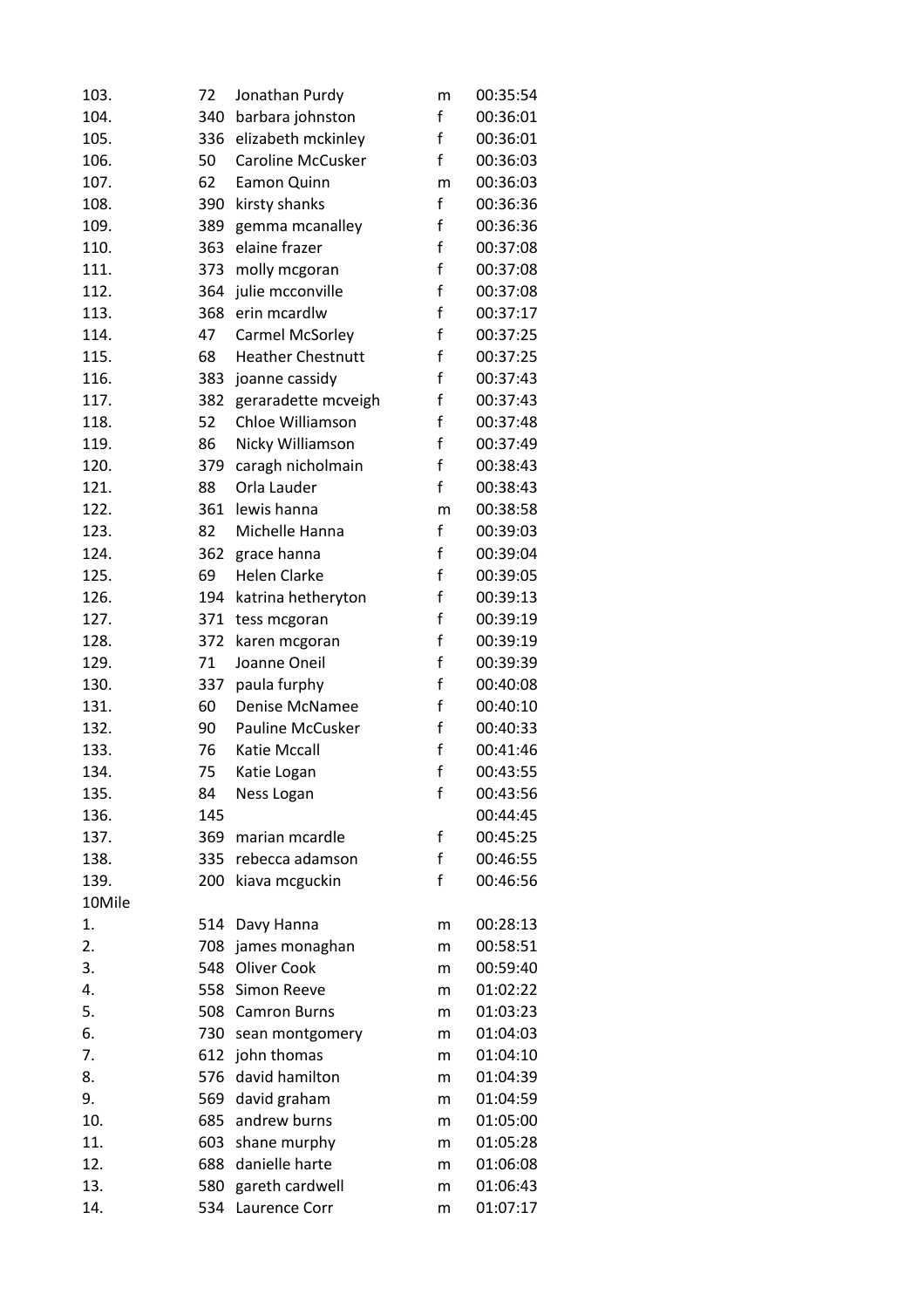| 15. | 604 | jimmy mcfadden          | m           | 01:09:11 |
|-----|-----|-------------------------|-------------|----------|
| 16. | 565 | ken simpson             | m           | 01:09:39 |
| 17. | 690 | niall mcguigan          | m           | 01:09:40 |
| 18. | 687 | patrick kerr            | m           | 01:09:48 |
| 19. | 686 | jonathon dewart         | m           | 01:11:42 |
| 20. | 502 | Alan Jordan             | m           | 01:12:07 |
| 21. |     | 699 colin mcdowell      | m           | 01:13:05 |
| 22. | 529 | Jonathan Fairley        | m           | 01:13:48 |
| 23. |     | 586 david adams         | m           | 01:13:56 |
| 24. |     | 728 david loughran      | m           | 01:14:00 |
| 25. | 683 | kevin terry             | m           | 01:14:13 |
| 26. | 711 | desy magee              | m           | 01:14:14 |
| 27. | 700 | adam smyth              | m           | 01:14:18 |
| 28. | 585 | kevin oneill            | m           | 01:14:23 |
| 29. |     | 533 Laura Corr          | f           | 01:14:31 |
| 30. | 707 | eimeid murray           | m           | 01:15:09 |
| 31. | 723 | steven burns            | m           | 01:15:13 |
| 32. | 609 | michael mckeown         | m           | 01:15:45 |
| 33. | 615 | rioghan mcclean         | m           | 01:15:52 |
| 34. | 554 | <b>Radford Neill</b>    | m           | 01:16:24 |
| 35. | 588 | andrew gribbin          | m           | 01:16:46 |
| 36. | 714 | martin dorman           | m           | 01:16:53 |
| 37. | 691 | joanne taggart          | f           | 01:17:10 |
| 38. | 528 | John Nordmann           | m           | 01:17:29 |
| 39. |     | 570 adam bittner        | m           | 01:17:36 |
| 40. | 613 | paul cassidy            | m           | 01:17:44 |
| 41. |     | 618 andrew foster       | m           | 01:17:45 |
| 42. | 713 | stephen dunn            | m           | 01:18:12 |
| 43. | 593 | joan murphy             | m           | 01:18:18 |
| 44. | 541 | <b>Martin McCracken</b> | m           | 01:18:18 |
| 45. | 581 | jarlath fields          | m           | 01:19:06 |
| 46. | 679 | raymond kelly           | m           | 01:19:19 |
| 47. | 722 | gary tetford            | m           | 01:19:41 |
| 48. | 584 | richard fulton          | m           | 01:20:00 |
| 49. | 578 | gerard guy              | m           | 01:20:03 |
| 50. | 568 | agmiesafa stepien       | f           | 01:20:07 |
| 51. | 734 | stacey quinn            | m           | 01:20:21 |
| 52. | 510 | Catriona Shatwell       | f           | 01:21:12 |
| 53. |     | 579 joan melanophy      | $\mathsf f$ | 01:21:32 |
| 54. | 715 | mark devlin             | m           | 01:21:44 |
| 55. | 582 | glenn wilson            | m           | 01:21:52 |
| 56. |     | 506 Barrow Sarah        | f           | 01:21:56 |
| 57. | 530 | Joseph Stewart          | m           | 01:22:35 |
| 58. | 551 | Pamela Thompson         | f           | 01:22:46 |
| 59. | 599 | declen mccrory          | m           | 01:23:07 |
| 60. | 555 | Robert McShane          | m           | 01:23:09 |
| 61. | 527 | John Cawley             | m           | 01:23:10 |
| 62. |     | 693 john sinton         | m           | 01:23:19 |
| 63. | 719 | mark stow               | m           | 01:23:26 |
| 64. | 515 | Deborah Mcstraw         | f           | 01:24:06 |
| 65. |     | 689 rubin carlisle      | m           | 01:24:10 |
| 66. | 596 | gareth greer            | m           | 01:24:40 |
|     |     |                         |             |          |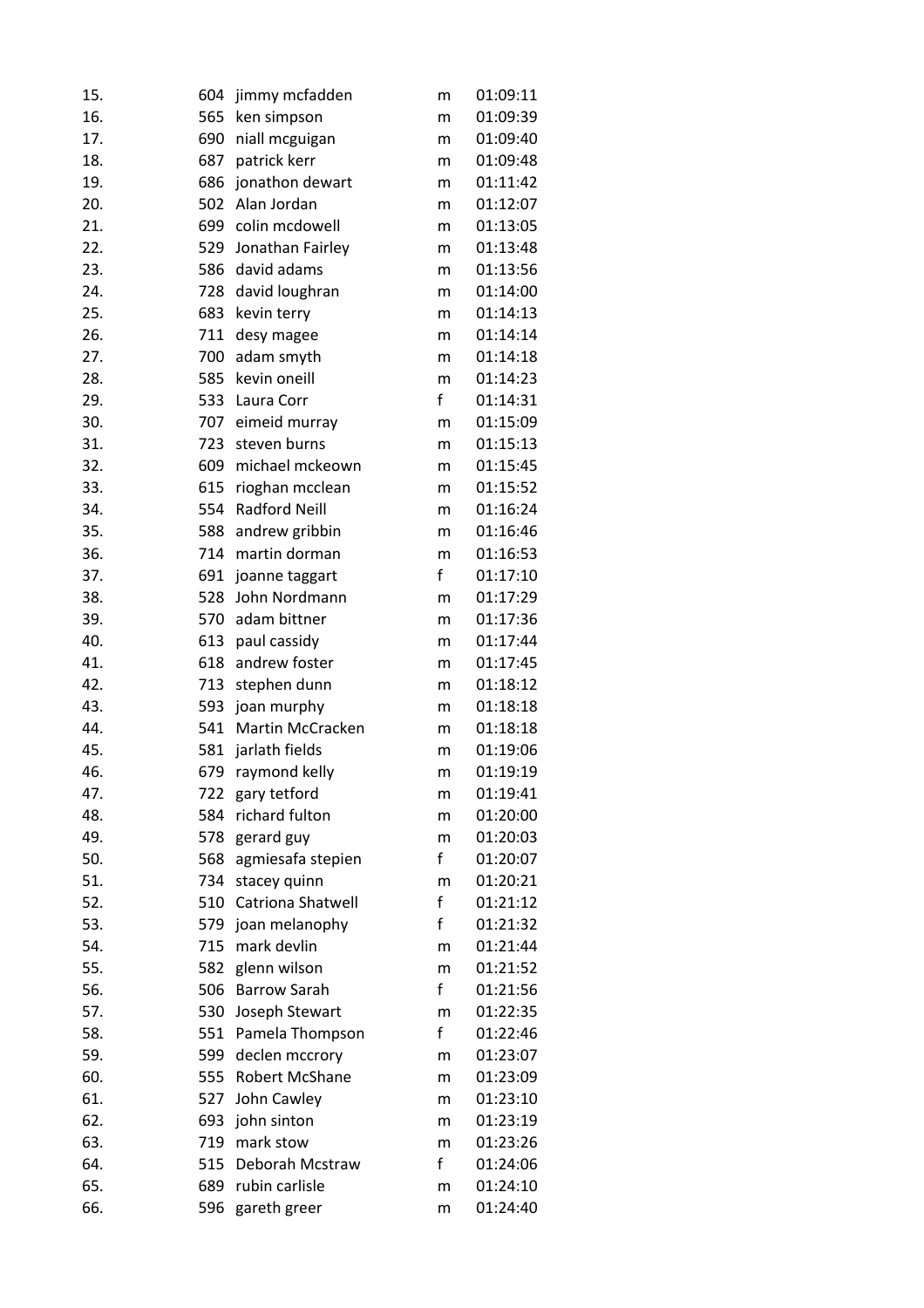| 67.  | 562 | <b>Teresa Twene</b>        | f            | 01:25:08 |
|------|-----|----------------------------|--------------|----------|
| 68.  | 552 | Patricia Boyle             | f            | 01:25:31 |
| 69.  | 726 | michael doherty            | f            | 01:25:33 |
| 70.  |     | 589 jacqueline glendinning | f            | 01:25:38 |
| 71.  | 729 | michael loughran           | m            | 01:25:38 |
| 72.  | 561 | <b>Stan Scott</b>          | m            | 01:26:00 |
| 73.  | 505 | Anna Crean                 | $\mathsf{f}$ | 01:26:04 |
| 74.  | 522 | Gillian Jordan             | f            | 01:26:17 |
| 75.  |     | 718 bill devlin            | m            | 01:26:20 |
| 76.  |     | 694 kelly hall             | $\mathsf{f}$ | 01:26:27 |
| 77.  | 695 | kim mcdonald               | $\mathsf f$  | 01:26:27 |
| 78.  | 614 | david mcclean              | m            | 01:26:29 |
| 79.  | 587 | stuart dickinson           | m            | 01:26:34 |
| 80.  | 709 | ashley briggs              | m            | 01:26:34 |
| 81.  |     | 701 lisa mulholland        | $\mathsf f$  | 01:26:35 |
| 82.  | 606 | danielle mcilroy           | $\mathsf f$  | 01:26:57 |
| 83.  | 605 | ann strain                 | $\mathsf{f}$ | 01:26:58 |
| 84.  | 544 | Mervyn Molyneaux           | m            | 01:27:53 |
| 85.  | 524 | Jacinta Brankin            | $\mathsf{f}$ | 01:28:03 |
| 86.  | 696 | linda reynolds             | $\mathsf{f}$ | 01:28:04 |
| 87.  | 697 | laura mcconville           | f            | 01:28:05 |
| 88.  | 526 | Jimmy Dorrian              | m            | 01:28:32 |
| 89.  | 521 | <b>Gary Spencer</b>        | m            | 01:28:32 |
| 90.  |     | 560 Sonia McCusker         | f            | 01:29:02 |
| 91.  |     | 727 martin mccullough      | m            | 01:29:09 |
| 92.  | 616 | darren little              | m            | 01:29:11 |
| 93.  |     | 704 laurence healey        | m            | 01:29:21 |
| 94.  | 507 | <b>Bernie Austin</b>       | f            | 01:29:32 |
| 95.  | 557 | Sebastian Kesik            | m            | 01:29:36 |
| 96.  |     | 608 jonathon adams         | m            | 01:29:39 |
| 97.  | 512 | Danielle McConville        | f            | 01:29:41 |
| 98.  | 692 | denise hamill              | f            | 01:29:42 |
| 99.  | 600 | patrick mcevoy             | m            | 01:29:43 |
| 100. | 595 | jeff hill                  | m            | 01:29:55 |
| 101. | 517 | <b>Elaine Upton</b>        | f            | 01:29:58 |
| 102. |     | 598 Ann niblock            | $\mathsf f$  | 01:30:14 |
| 103. | 516 | Diane Rogan                | f            | 01:30:15 |
| 104. | 572 | raymond doone              | m            | 01:30:32 |
| 105. | 543 | Martina McGrath            | f            | 01:30:35 |
| 106. | 712 | david cassidy              | m            | 01:31:30 |
| 107. | 542 | <b>Martin Stewart</b>      | m            | 01:32:03 |
| 108. | 583 | christine connolly         | $\mathsf f$  | 01:32:04 |
| 109. | 538 | Louise Madden              | f            | 01:32:15 |
| 110. | 710 | gareth hamilton            | m            | 01:33:04 |
| 111. | 532 | Kathy Knox                 | $\mathsf{f}$ | 01:33:15 |
| 112. | 504 | Andree Mccaffrey           | f            | 01:33:27 |
| 113. | 573 | peter mohan                | m            | 01:33:35 |
| 114. | 550 | Paddy Moriarty             | m            | 01:34:04 |
| 115. | 594 | wendy dunlop               | $\mathsf f$  | 01:34:07 |
| 116. | 698 | pauline reavey             | f            | 01:34:16 |
| 117. | 731 | gareth lindsay             | m            | 01:34:24 |
| 118. | 647 | fionnuala kelly            | f            | 01:34:40 |
|      |     |                            |              |          |